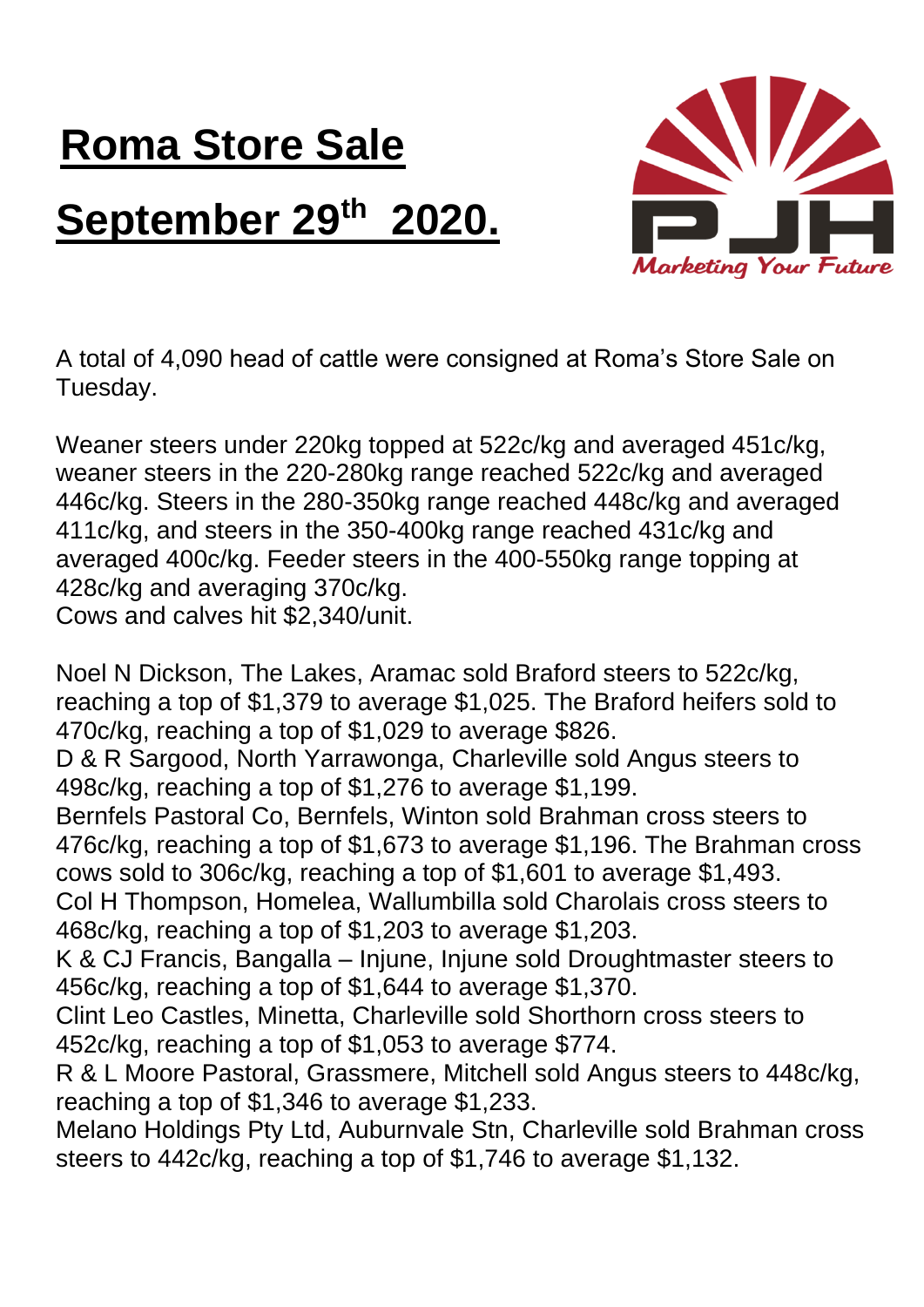Granville Proprietors, Granville, Quilpie sold Droughtmaster cross steers to 438c/kg, reaching a top of \$2,055 to average \$1,243. The

Droughtmaster cross cows sold to 311c/kg, reaching a top of \$1,621 to average \$1,436.

AR & SM Russell, Glenrowan, Augathella sold Angus cross steers to 434c/kg, reaching a top of \$1,606 to average \$1,350.

WJ & EA Martyn, Canowindra, Roma sold Shorthorn cross steers to 431c/kg, reaching a top of \$1,563 to average \$1,563.

RK & DJ Smith, Raymount, Wallumbilla sold Hereford cross steers to 430c/kg, reaching a top of \$1,087 to average \$970.

SJ Todd Construction, Brigalow Downs, Bollon sold Simmental cross steers to 420c/kg, reaching a top of \$1,451 to average \$1,437.

Dart Pastoral Co, Thirlstone, Roma sold Charolais cross steers to 415c/kg, reaching a top of \$1,561 to average \$1,492.

RS & Ian Watson, Glenbrook, Charleville sold Santa cross steers to 414c/kg, reaching a top of \$1,511 to average \$1,203.

Begonia Pastoral Co, Begonia Station, St George sold Angus cross steers to 410c/kg, reaching a top of \$1,675 to average \$1,635.

TW & AJ Bowen, Lolworth, Mitchell sold Droughtmaster cross steers to 405c/kg, reaching a top of \$1,932 to average \$1,644.

Prudence J Kendall, Dunrobin, Dulacca sold Angus cross steers to 400c/kg, reaching a top of \$1,774 to average \$1,774.

Yorkaringa Farming Trust, Glenesk, Wallumbilla sold Droughtmaster cross steers to 390c/kg, reaching a top of \$1,774 to average \$1,717. IG & SM Keech, Werai Park, Eulo sold Brahman cross steers to 369c/kg, reaching a top of \$2,215 to average \$1,852.

John E York, Taunton, Roma sold Santa cross steers to 360c/kg, reaching a top of \$2,516 to average \$2,368.

Heifers under 220kg topped at 470c/kg and averaged 419c/kg, while heifers in the 220-280kg range topped at 468c/kg and averaged 407c/kg. Heifers in the 280-350kg range topped at 442c/kg, averaging 377c/kg. Heifers in the 350-450kg range topped at 430c/kg, averaging 356c/kg.

ACF Trust, Trafford Park, Wallumbilla sold Santa cross heifers to 468c/kg, reaching a top of \$1,184 to average \$1,139. B & E Zell, Bullagreen, Talwood sold Santa heifers to 456c/kg, reaching a top of \$2,420 to average \$1,538. The Santa cows sold to 304c/kg, reaching a top of \$1,903 to average \$1,605.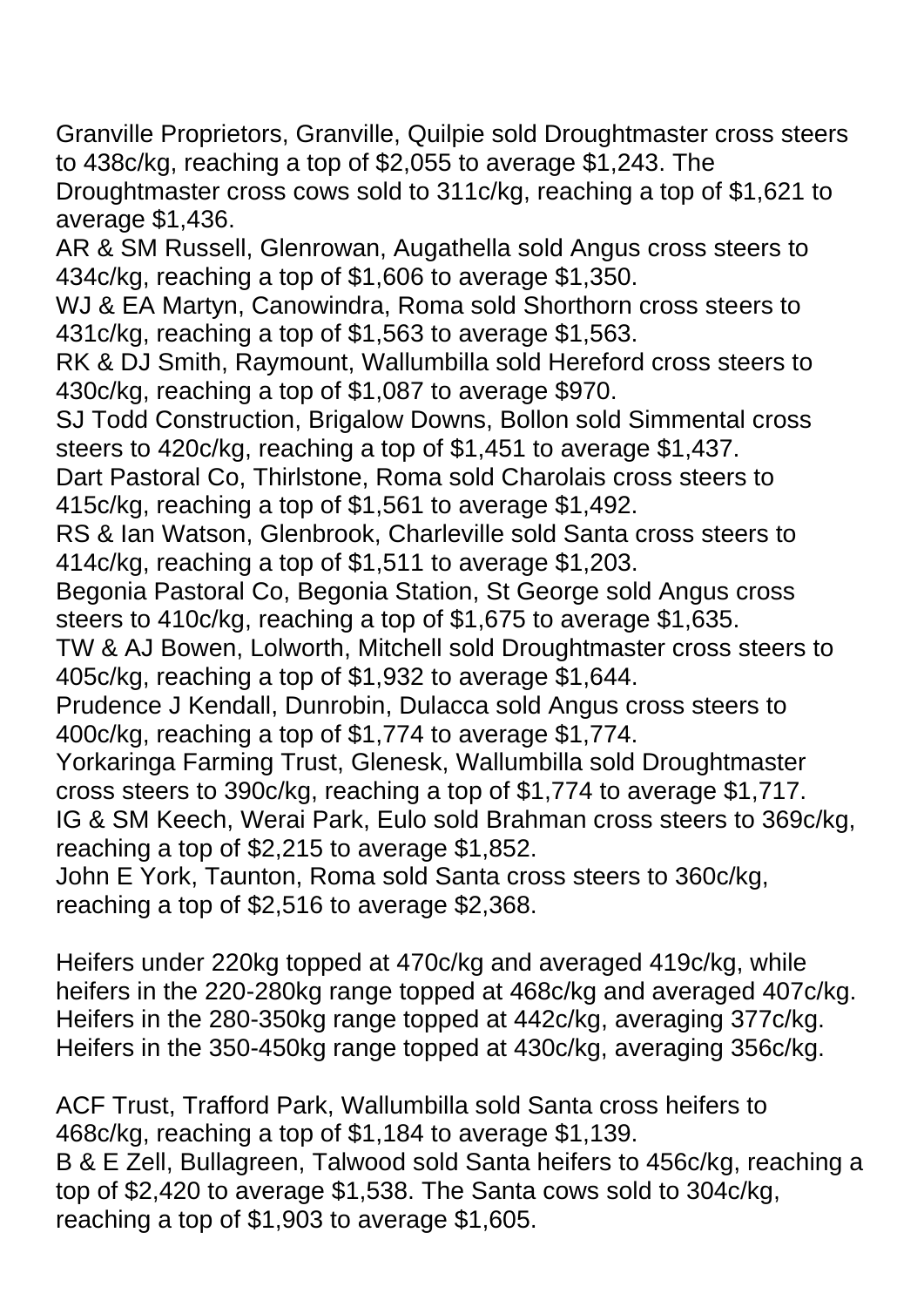West Farming P/L, Loomeah, Roma sold Angus cross heifers to 442c/kg, reaching a top of \$1,576 to average \$1,434.

P McInnerney & C Johnson, Berwick, Surat sold Angus cross heifers to 438c/kg, reaching a top of \$1,512 to average \$1,261.

BJ, MM & GP Waldron, Lochiel, Roma sold Simmental cross heifers to 424c/kg, reaching a top of \$1,240 to average \$1,240.

Lachlan Bryant sold Charolais cross heifers to 422c/kg, reaching a top of \$1,210 to average \$1,039.

Albury Pastoral Co sold Charolais cross heifers to 422c/kg, reaching a top of \$1,152 to average \$1,036.

Cows in the 300-400kg range reached 293c/kg and averaged 245c/kg, while cows in the 400kg-500kg range reached 305c/kg and averaged 279c/kg. Cows over 500kg topped at 318c/kg, averaging 292c/kg.

## *Next week PJH sell 8 th position*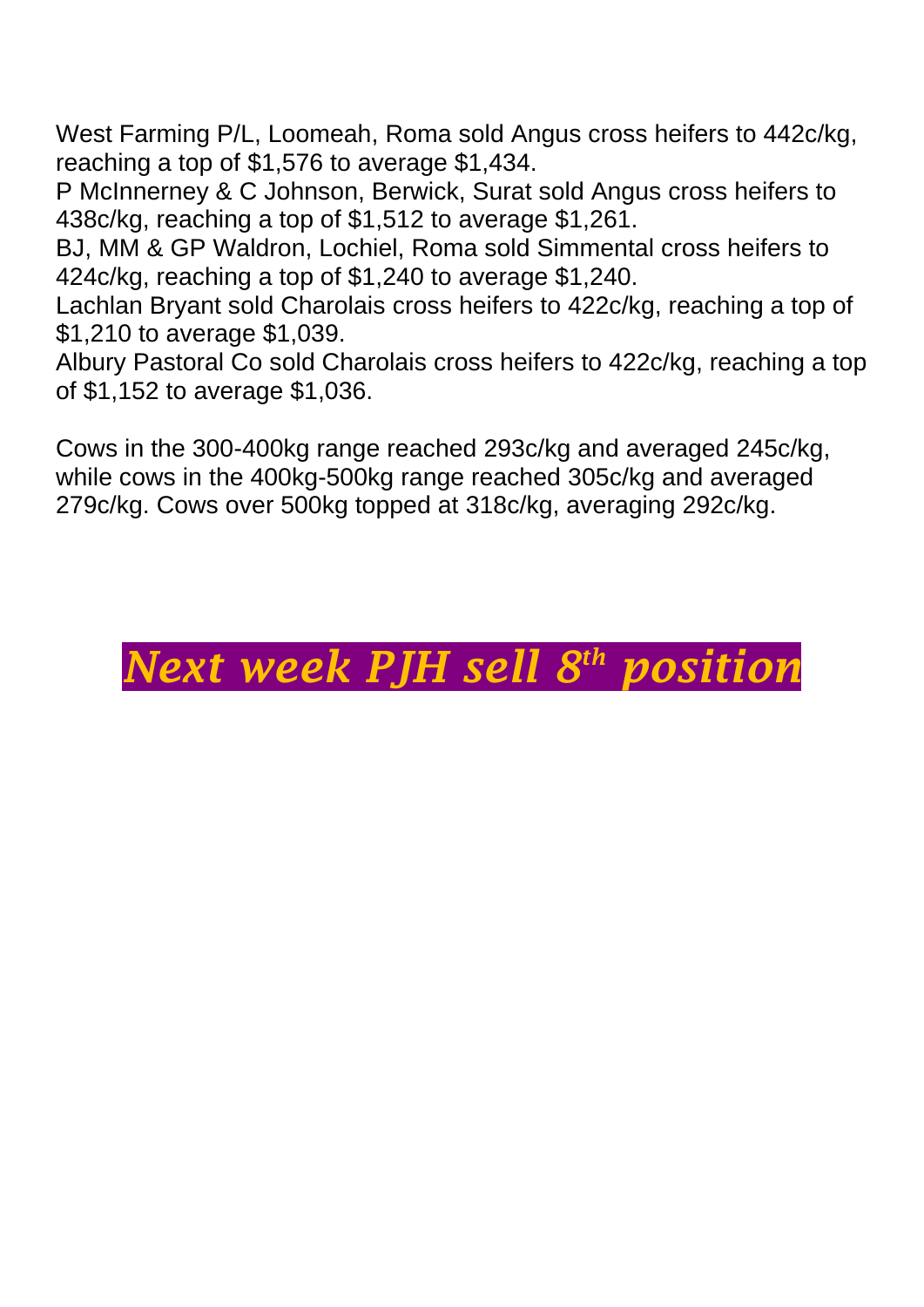## **Roma Summary Report September 29th 2020.**



A total of 4,090 head of cattle were consigned at Roma's Store Sale on Tuesday.

Weaner steers under 220kg topped at 522c/kg and averaged 451c/kg, weaner steers in the 220-280kg range reached 522c/kg and averaged 446c/kg. Steers in the 280-350kg range reached 448c/kg and averaged 411c/kg, and steers in the 350-400kg range reached 431c/kg and averaged 400c/kg. Feeder steers in the 400-550kg range topping at 428c/kg and averaging 370c/kg.

| <b>Description</b>                | <b>Head</b>       | Average c/kg      | <b>Maximum</b><br>c/kg       | Average $$/$<br>head         | Maximum \$/<br>head      |
|-----------------------------------|-------------------|-------------------|------------------------------|------------------------------|--------------------------|
| <b>Steers to</b><br><b>220kg</b>  | 162               | 451               | 522                          | 868                          | 1,025                    |
| $220 - 280$ kg                    | 411               | 446               | 522                          | 1,120                        | 1,379                    |
| $280 - 350$ kg                    | 433               | 411               | 448                          | 1,293                        | 1,451                    |
| $350 - 400$ kg                    | 352               | 400               | 431                          | 1,475                        | 1,644                    |
| $400 - 550$ kg                    | 255               | 370               | 428                          | 1,702                        | 1,989                    |
|                                   |                   |                   |                              |                              |                          |
| <b>Heifers to</b><br><b>220kg</b> | 290               | 419               | 470                          | 785                          | 1,029                    |
| $220 - 280$ kg                    | 630               | 407               | 468                          | 1,001                        | 1,193                    |
| $280 - 350$ kg                    | 386               | 377               | 442                          | 1,190                        | 1,449                    |
| $350 - 450$ kg                    | 175               | 356               | 430                          | 1,386                        | 1,576                    |
|                                   |                   |                   |                              |                              |                          |
| Cows 300 -<br>400 <sub>kg</sub>   | 93                | 245               | 293                          | 908                          | 1,172                    |
| $400 - 500$ kg                    | 265               | 279               | 305                          | 1,270                        | 1,456                    |
| Over 500kg                        | 207               | 292               | 318                          | 1,625                        | 2,337                    |
|                                   |                   |                   |                              |                              |                          |
| <b>Bulls to 400kg</b>             | 86                | 356               | 458                          | 1,070                        | 1,428                    |
| $400 - 600$ kg                    | 50                | 316               | 344                          | 1,499                        | 1,836                    |
| Over 600kg                        | 72                | 296               | 332                          | 2,261                        | 3,185                    |
|                                   |                   |                   |                              |                              |                          |
| <b>PTIC Heifers</b>               | $\qquad \qquad -$ | $\qquad \qquad -$ | $\qquad \qquad \blacksquare$ | $\qquad \qquad \blacksquare$ | $\overline{\phantom{0}}$ |
| <b>PTIC Cows</b>                  |                   |                   |                              |                              |                          |
|                                   |                   |                   |                              |                              |                          |
| Cows &<br><b>Calves</b>           | 117               |                   |                              | 1,975/ unit                  | 2,340/ unit              |